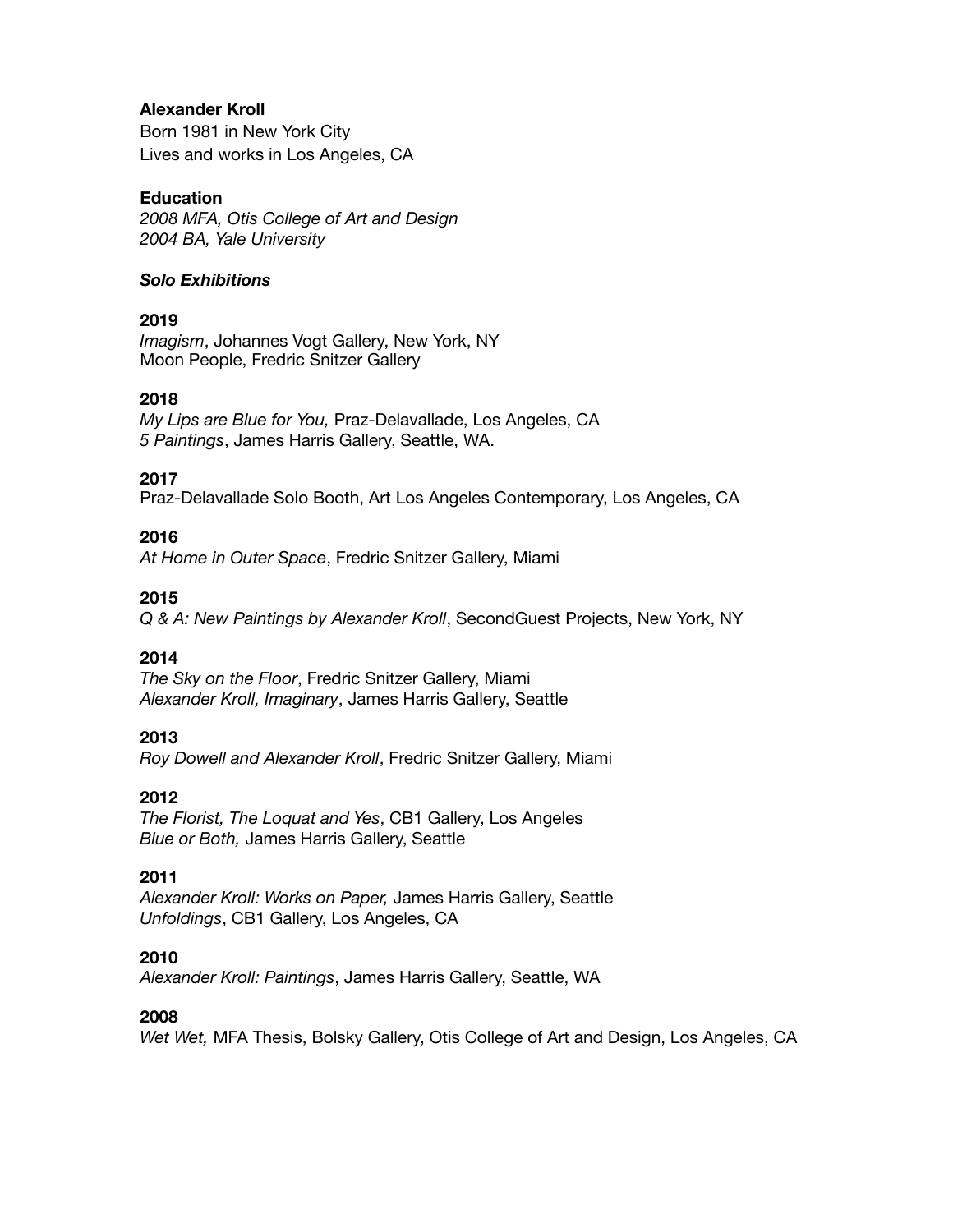## **Group Exhibitions**

## **2021**

From morning till night, we should never rely on a single thing, Curated by Timothy. Dodge, Philip Martin Gallery, Los Angeles CA

#### **2020**

La in Bloom, WerkArts, Los Angeles, CA

## **2019**

*20/20: A 20th Anniversary Survey*, James Harris Gallery, Seattle, WA *The Barn Show 2019*, Johannes Vogt, East Hampton, NY

## **2018**

*I Dream My Painting and Then I Paint My Dream*, UNIT 5, Praz-Delavallade, Los Angeles, CA *we tbd*, Human Resources, Los Angeles, CA.

## **2017**

Over the Rainbow, Praz-Delavallade, Los Angeles, CA *I Love L.A.*, Praz-Delavallade, Los Angeles, CA

## **2016**

*Grafforists*, Torrance Art Museum, Torrance, CA *All Together Now: New Paintings by Tom Anholt, Markus Bacher and Alexander Kroll*, 1969, New York, NY.

#### **2015**

*Bloody Red Sun of Fantastic LA*, Curated by Rene-Julien Praz, Piasa, Paris, FR *Remains*, Durden and Ray, Los Angeles, CA. Alexander Kroll, Tomory Dodge, Ingrid Calame, Jenny Hagar, Max Presneil *Seinfeld* (a show about nothing), Fredric Snitzer Gallery, Miami FL

#### **2014**

*One Night in Black and White,* Post, Los Angeles, CA. Curated by Rachelle Rojany. Alexander Kroll, Rachelle Rojany, Susan Silton. *Person Place Thing,* 68Projects, Berlin, Germany. Curated by Quang Bao. Works-on-paper. *Roster Crow,* 68Projects, Berlin. Germany. Curated by Quang Bao. William Bradley, Alexander Kroll, Jennifer Packer. *LAndscape*, Fredric Snitzer Gallery, Miami. Curated by Justin Gilanyi. Leon Benn, Srijon Chowdery, Iva Guergieva, Michael John Kelly, Owen Kidd, Martin Elder.

#### **2013**

*Drown me in Pictures*, Latned Atsar, Los Angeles, CA. *Cast, Reflect*, CB1 Gallery, Los Angeles, CA *Forms of Abstraction*, Irvine Fine Arts Center, Irvine, CA *Fanatic* (curated by Lil Simonson), Post, Los Angeles, CA

# **2011**

CB1 Gallery + the Colburn School, Los Angeles, CA Metallic, POST, Los Angeles, CA. *The Open Dayboo*k, Los Angeles Contemporary Exhibitions, Los Angeles, CA *Telephone*, Torrance Art Museum, Torrance, CA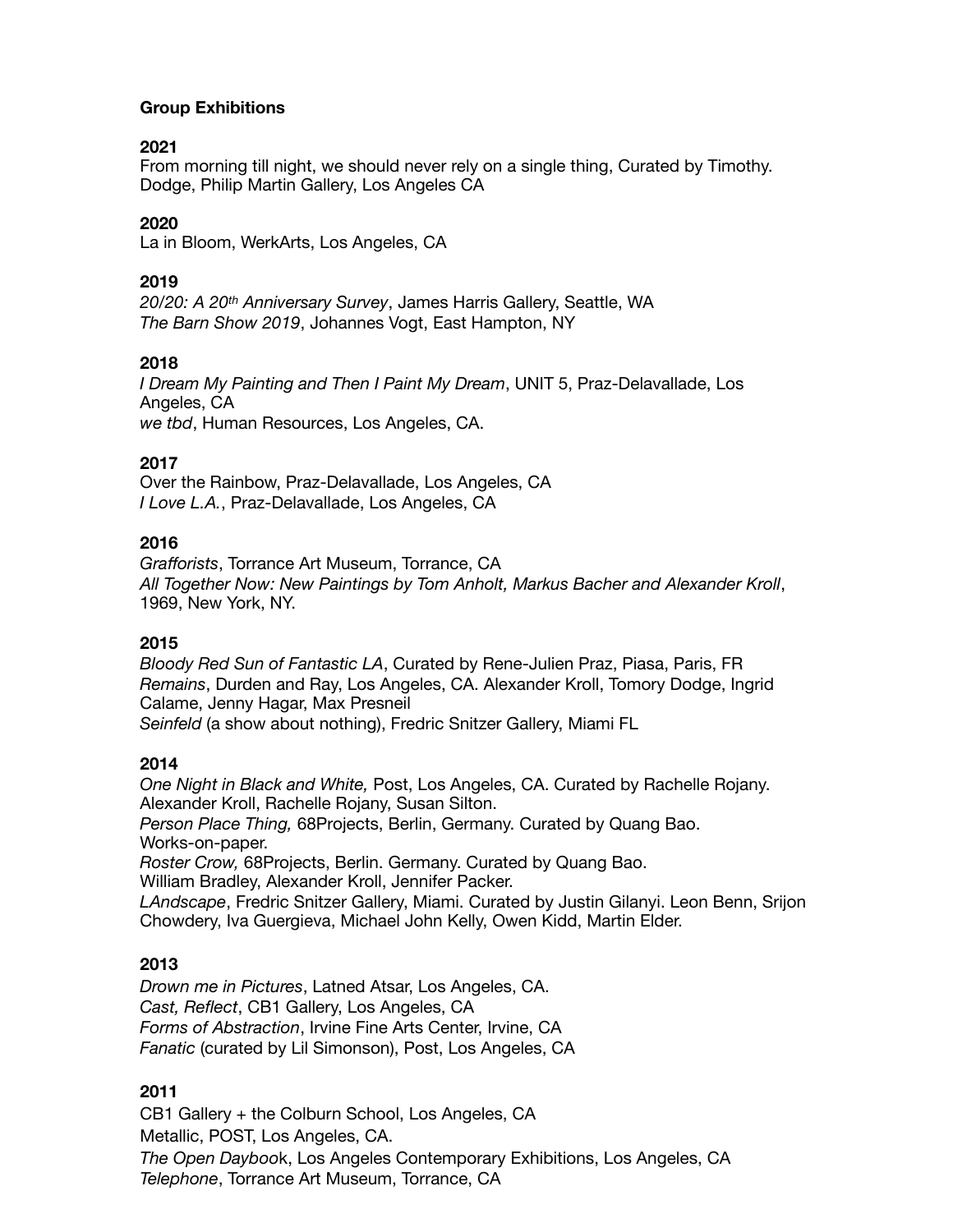# **2010**

*Portable Caves*, HKJB, New York, NY *The Art that Dare not Speak its Name*, CB1 Gallery, Los Angeles, CA. *The Story of O*, Ben Maltz Gallery, Los Angeles Portable Caves, HKJB, New York, NY

## **2009**

*Seasonal Pictures*, ACME, Los Angeles Interactions, Armory Center for the Arts, Pasadena, CA

## **2008**

*Mini Market*, Jessica Silverman Gallery, San Francisco, CA *Best in Show*, ISM Gallery, Long Beach, CA MFA Graduation Show, Bolsky Gallery, Otis College of Art and Design *All in*, Torrance Art Museum, Torrance, CA

## **2007**

*My Buddy*, UCLA New Wight Gallery, Los Angeles, CA Mid-Residency Show, Bolsky Gallery, Otis College of Art and Design, Los Angeles, CA

## **2006**

Resolutions, Bolsky Gallery, Otis College of Art and Design, Los Angeles, CA "Moxie" Jurors pick group show City Wide Open Studios (curator Jodi Hanel, Exit Art, NYC)

#### **2004**

City Wide Open Studios, New Haven, CT (group show and solo installation) *Senior project exhibition Yale University School of Art Political/Apolitical*, Thomas J Walsh Art Gallery, Fairfield University, Fairfield, CT *Endless Summer*, Yale University School of Art, New Haven, CT *What Now?* Thomas J Walsh Art Gallery, Fairfield University, Fairfield, CT

# **2000**

*VisionIntoArt*, Clark Studio, Lincoln Center for the Performing Arts, New York, NY

#### **Curatorial Projects**

2015 *The Boardroom*, Visual Artists Group, Los Angeles, CA 2015 *One Foot on the Ground*, James Harris Gallery, Seattle, WA Joanne Greenbaum, Craig Taylor, Tom Knechtel, Jane Hugentober, Erin Morrison, Tomory Dodge,

2011 *Painting, Design, Speculation,* Generosity, CB1 Gallery, Los Angeles, CA Dan Callis, Matthew Carter, Roy Dowell, Mark Dutcher, Christine Frerichs Lauren Luloff, Renee Petropoulos, Craig Taylor

#### **Awards/Residences**

2016 Oscar Williams and Gene Derwood Grant, Awarded by the New York City Community Trust, New York, NY 2014 Artist-in-Residence, 68projects, Berlin, Germany 2013 Artist in Residence, Santa Fe Art Institute, Santa Fe, NM

#### **Teaching**

Art Center College of Design, Assistant Professor of Art, 2013-2019 California College of the Arts, MFA committee member, 2016 UCLA School of Art and Architecture, Visiting Professor of painting, 2013